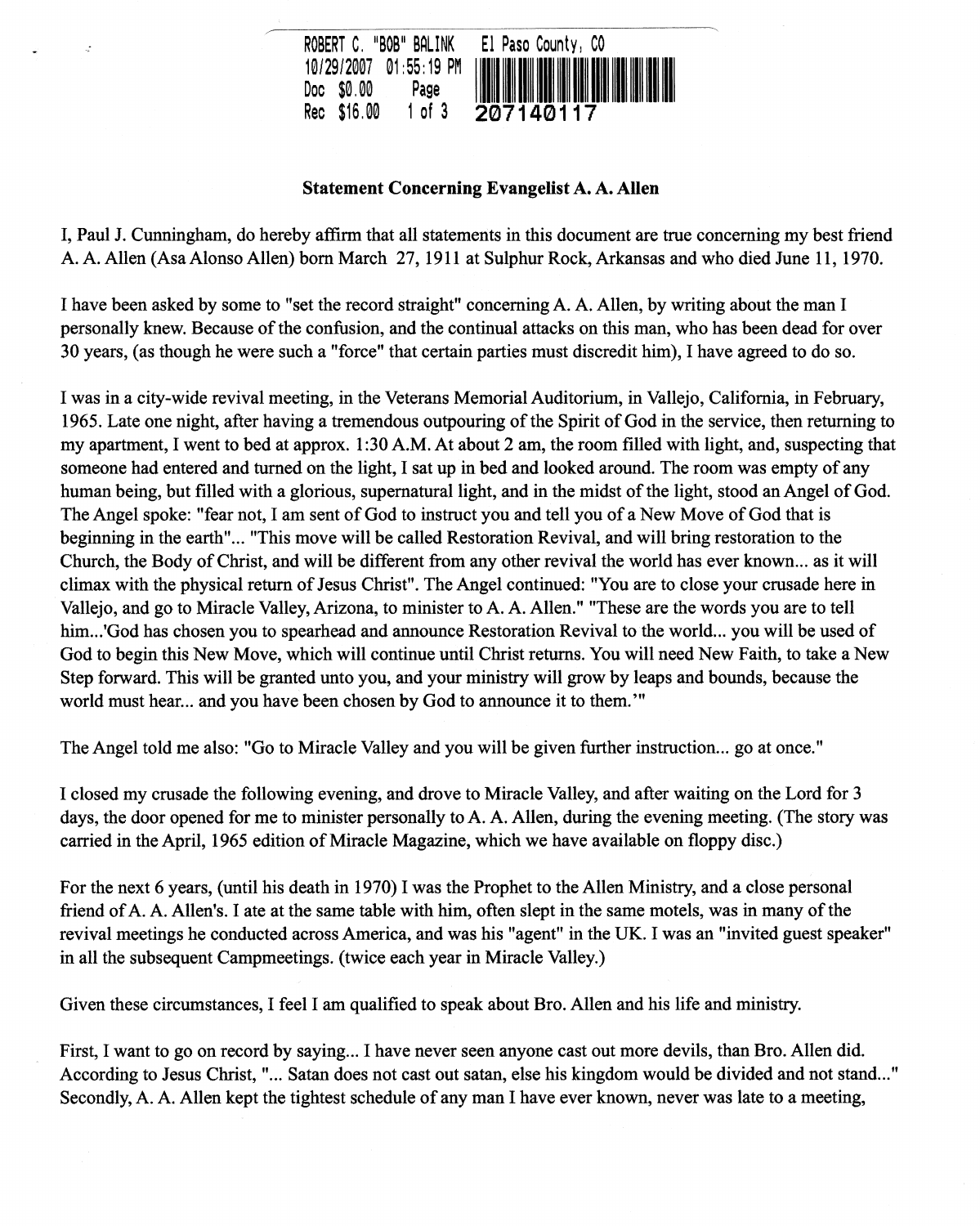never missed a service without making prior arrangements for someone to fill in. These are not the "marks of an alcoholic" ... Next, I never saw one thing in the life of this man that was "un-Christ like" .... he had more compassion than any other person I have known... spent many hours in prayer... loved lost souls... All the marks of a Christ-centered life.

Having "walked with him" for 6 years, I can truthfully say, HE WAS A MAN OF GOD, WHO WALKED WITH GOD, AND THE DEROGATORY STORIES ABOUT HIM, ARE LIES, GENERATED BY SATAN, USING JEALOUSY OF LESSOR MEN, AND THE CARNAL DESIRE OF OTHERS, TO ATTEMPT TO DISCREDIT HIS WORK AND THE PROPHECIES GIVEN BY HIM.

The "Knoxville Incident"...

Both Bro. Allen and H. Kent Rogers, (his vice-president and crusade song leader) told me the same story, separate from each other.

The Allen party was in revival in the Auditorium in Knoxville, Tenn. in the mid '50's ... There was no church large enough to accommodate the crowds, so the auditorium was chosen. The local pastors of the denomination he belonged to at that time, were clamoring for the "headquarters" to force Allen to come back into the churches, where he belonged" ... (The real reason for the pressure to go back into the churches, was due to the fact that the local church would then receive the tithe off the offerings received; whereas, in the auditorium meetings, only the denominational headquarters got any tithe.)

When Allen refused to "return to the churches", because the crowds attending the meetings were to big for any church to accommodate, the "preachers" decided to "rule or ruin" the Allen ministry!

Bro. Allen drove from the motel in Knoxville, to the auditorium each night, accompanied by Bro. Rogers, and one or two others of the team. Since Allen did not eat before the service, he stopped at a local cafe on the way, to have a glass of milk.

This particular evening in question, he remarked to Rogers, "Rog, that milk tasted funny" ... Rogers responded, "perhaps it was blinky", meaning about to sour....

They then left the cafe for the meeting, and after driving a couple of blocks, Bro. Allen told Rogers, "I feel really dizzy, and think I'd better let someone else drive." He pulled over, and when he stopped, the media were there, accompanied by several denominational pastors, and the police. (what a strange coincidence)

Allen was then "ticketed" for DUI, and given a citation and allowed to proceed. He went to the auditorium, conducted the meetings, and in the following day's newspaper, the headlines screamed, "Evangelist Allen arrested for drunk driving" ...

Allen and Rogers both told me this story... and that Allen simply "paid the ticket" and went on, rather than interrupt the schedule of meetings. They both felt that the goal of the "vendetta" was to "stop the Allen meetings." When the denomination demanded that Allen "stop his ministry", he refused, and "went independent." That meant an end to the large "tithe" they had been receiving, so they continued to attempt to "blackball" the Allen ministry.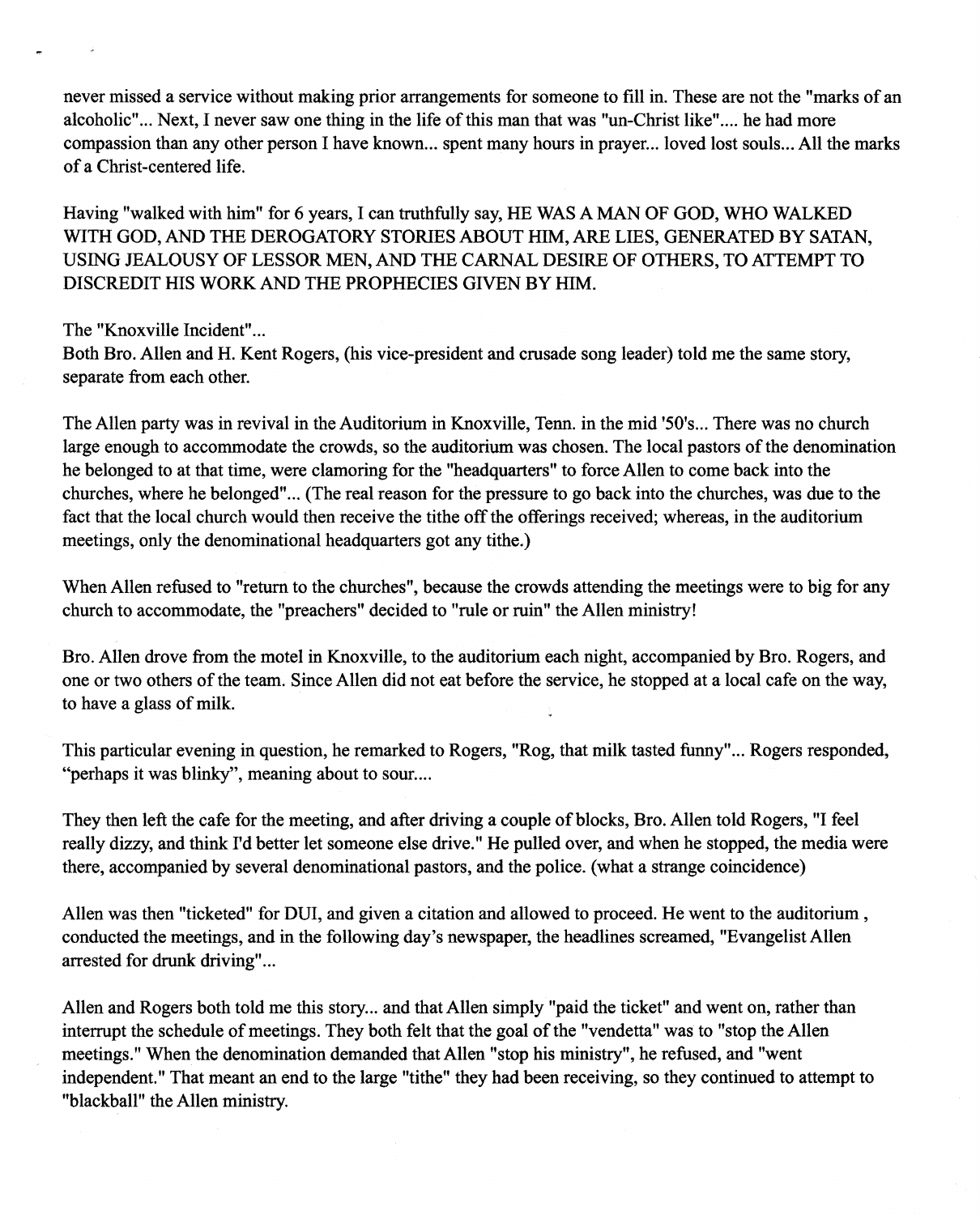In Allen's own words, "All the criticism directed against this ministry can be summed up in 3 words, MONEY, MONEY, MONEY!"

When God multiplied the Allen ministry, and his Miracle Magazine was being read by 5 million readers each month, the devil was "outraged" to say the least.

I spoke with Bro. Allen by telephone, from England, just a few days prior to his death. He told me he was "going to San Francisco, with Gerald King (his brother in law, and executive director) to meet with Burney Schwartz, to re-do the radio contracts." (The Allen Revival Hour was then carried on about 186 stations daily.)

I returned to the US and a couple of days later, he died. I spoke with Gerald King, and others; read the Medical Examiners report, and was also an "honor guard" at his funeral.

According to Gerald King and Bernie Schwartz, " We were in the Jack Tar Hotel in S.F. in the late afternoon, and Bro. Allen said, Boys, I feel tired, I believe I'll rest a bit, before we go to dinner." Bernie said, "I went to my room, and about 8 p.m. began to be concerned, because I hadn't heard from Allen." "I phoned his room, got no reply, so went up and knocked on the door, and still got no reply." "I then proceeded to get the manager, and he opened the door, and we found Bro. Allen slumped over in an easy chair, dead."

The medical Examiner issued a certificate of death, stating the cause of death as "an apparent heart attack".

Many stories have been told, some stating that "the room was full of empty liquor bottles", and others, that he "died an alcoholic" .... but they are all lies, based on "narrow minded, evil surmisings", by people who would rather discredit the ministry, than to "believe the truth".

Believing the truth, requires one to accept the prophecies, and act on them.

Many prophecies are yet unfulfilled... "My Vision of the Destruction of America", which Allen saw atop the Empire State Building... and others.

We have reprinted many of Allen's books, and plan to reprint all of them, including "My Vision"...

If Allen was "of the devil", and "died an alcoholic", then, why is it he did more for God, cast out more devils, got more sick healed, than any other ministry, and those who continually criticize him, have, for the most part, made little or no progress in "doing the work of God" in their own ministries?

If he were not of God, then why do some "find it necessary" to assassinate his character, demean his ministry, and slander his name, over 30 years after his death?

May this memory of A. A. Allen be accurately recorded. This statement is hereby Signed and Attested to by:

Date: 10/24/2007 Cunningham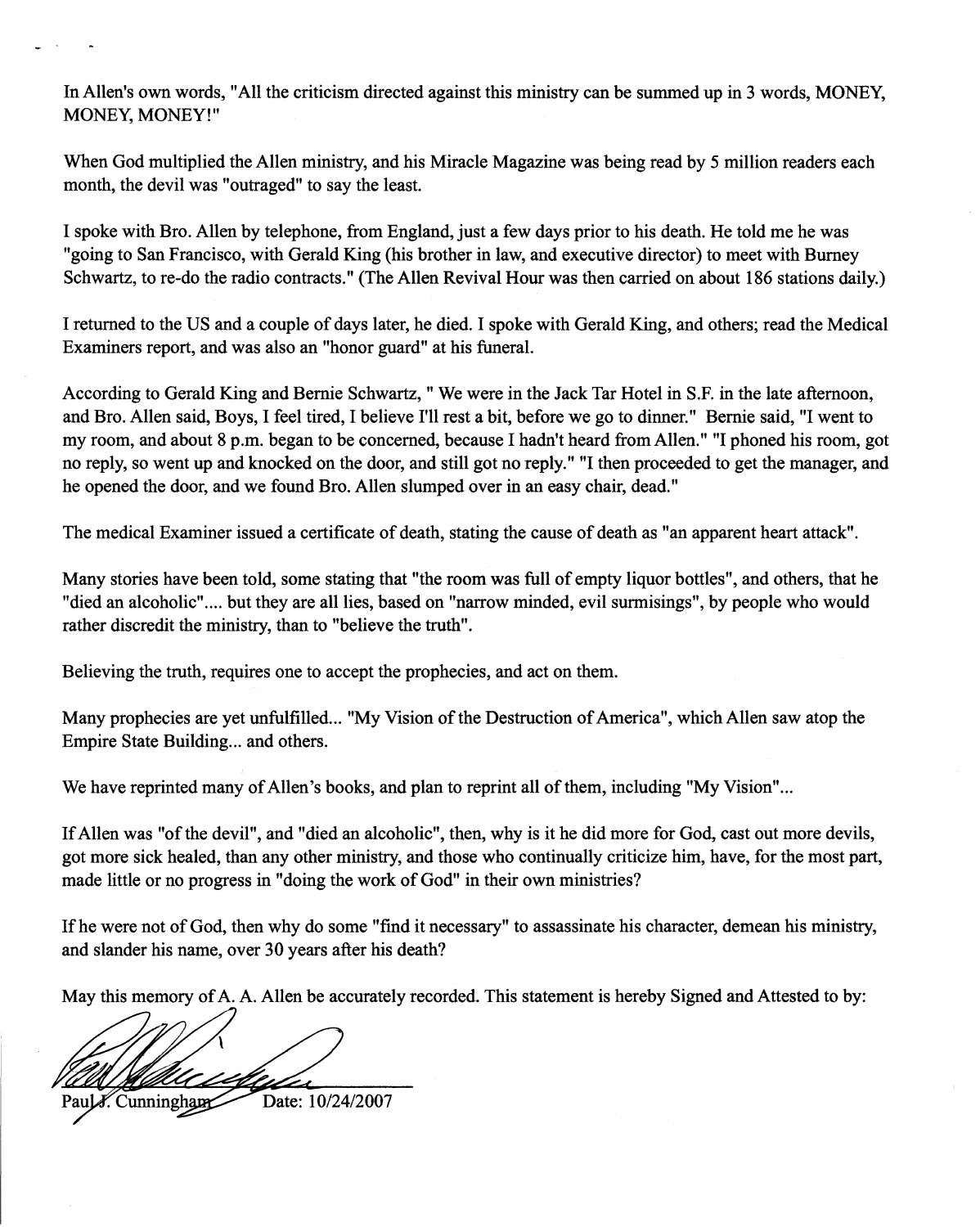## Statement of Paul J. Cunningham regarding A. A. Ailen Materials

I, Paul J. Cunningham, do hereby affirm, agree, and testify that all the following statements are the truth concerning the current status and disposition of all A. A. Allen materials that I currently possess and actively distribute to others. This statement covers all of A. A. Allen's books, sound recordings, audiovisual recordings/videos of services, meetings, and T.V. shows, and all other A. A. Allen printed and electronic media.

I was A. A. Allen's close friend, confidant, and acted as a prophet to A. A. Allen personally and also to his ministry. I also worked for the A. A. Allen Revivals, Inc. ministry from 1965 to 1973, under the direct supervision and authority of A. A. Allen, and was charged with running the Europe branch of the A. A. Allen ministry that was based in the United Kingdom.

I was given complete discretion by A. A. Allen both personally and as an employee of the ministry to acquire, duplicate and authorize distribution of any and all of the A. A. Allen materials (including, but not limited to, books, videos and sound recordings) in England, Europe and to all other parts of the world. Prior to his death. A. A. Allen himself gave me permission to hold the A. A. Allen Bible Studes which I assisted in writing to use them "and someday you will know what to do with them."

I hereby, by this document, set as a permanent record the status and permissions for the various A. A. Allen materials. A. A. Allen died on June 11, 1970 in San Francisco, California, U.S.A. It was his desire that if anything ever happened to him that I would continue in my role of preserving and distributing his materials on into the future with his full permission. I continued to serve under A. A. Allen Revivials, Inc. and later under the renamed Don Stewart Evangelistic Association, Inc. acting to carry on A. A. Allen's wishes for his materials to remain to be distributed to people around the world (and to be preserved for future generations to enjoy). In about 1972, Don Stewart buildozed all remaining known A. A. Allen materials still held by the ministry under the ground in Miracle Valley, Arizona, and he denounced and gave up any connection with the A. A. Allen materials in the presence of several witnesses, myself included.

I have worked to preserve, archive, and distribute various A. A. Allen materials (books, audio recordings, and videos) for many years. It is my firm belief that all A. A. Allen materials (books, video footage and sound recordings) are now in the Public Domain, and are free for anyone to use, edit, copy, distribute, or sell. There are no known restrictions to distribution or any valid copyrights existing on any of these materials, including those purportedly claimed but never filed with the U.S. Copyright Office by Paul A. Allen or any other A. A. Allen family members. I hereby, by this document, license, under the authority given to me personally by A. A. Allen, all of A. A. Allen's materials (including his books, sound recordings, videos, and more) to the general public, to use freely and without any cost due me or anyone else, any and all of the A. A. Allen materials. Others may charge for the copies they make and sell of A. A. Allen materials, but no one may claim exclusive control of these materials now or ever in the future, as all people now have a license and permission from me to copy, use and distribute all of A. A. Allen's materials. I make this license statement here in order to protect A. A. Allen's wishes, and his charge to me to keep his materials being distributed after his death so as to bless future generations, and also to prevent Paul A. Allen from claiming that any purported copyrights that he or any other of his family members may own would prevent others from distributing A. A. Allen materials by others. Under the 1909 U.S. Copyright Act, and under the Common Law Copyright acts of the various states these materials were recorded in, verbal permission by the copyright owner given to me by A. A. Allen, acting on behalf of his own personally owned copyrights and also acting as President of A. A. Allen Revivals, Inc. for copyrights owned by the ministry, is sufficient to grant the rights to use, distribute these works/materials, or authorize others permissions to distribute the materials. I have these rights given to me by A. A. Allen covering all of A. A. Allen's materials, whether originally copyrighted by A. A, Allen himself or the ministry, A. A. Allen Revivals, Inc.

Most of A. A Allen's works, including many books, were published without any valid copyright notice included in them, contrary to the copyright formalities required by the U.S. Copyright Act of 1909, which was in effect during the time when these works were created. Hence, they immediately fell into the Public Domain according to U.S. law. Any invalid or missing copyright notice on a published work meant that work was in the Public Domain. Also any items with a copyright notice prior to January 1, 1964 that were not timely renewed with the U.s. Copyright office after exipration of the initial 28 year term are now in the Public Domain. I have checked, and NONE of the pre-1964 copyright for books or other materials were ever renewed by anyone. These works are ALL in the PUBLIC DOMAIN now. Under U. S. law, NO ONE may now or in the future ever claim a copyright on the original materials/works once they have entered the Public Domain in the United States.

J/Cunningham

Signed: 11-06-2007

|            | ROBERT C. "BOB" BALINK  |  |
|------------|-------------------------|--|
|            | 11/09/2007  01:58:55 PM |  |
| Doc \$0.00 | Page                    |  |
| Rec \$6.00 | 1 of 1                  |  |

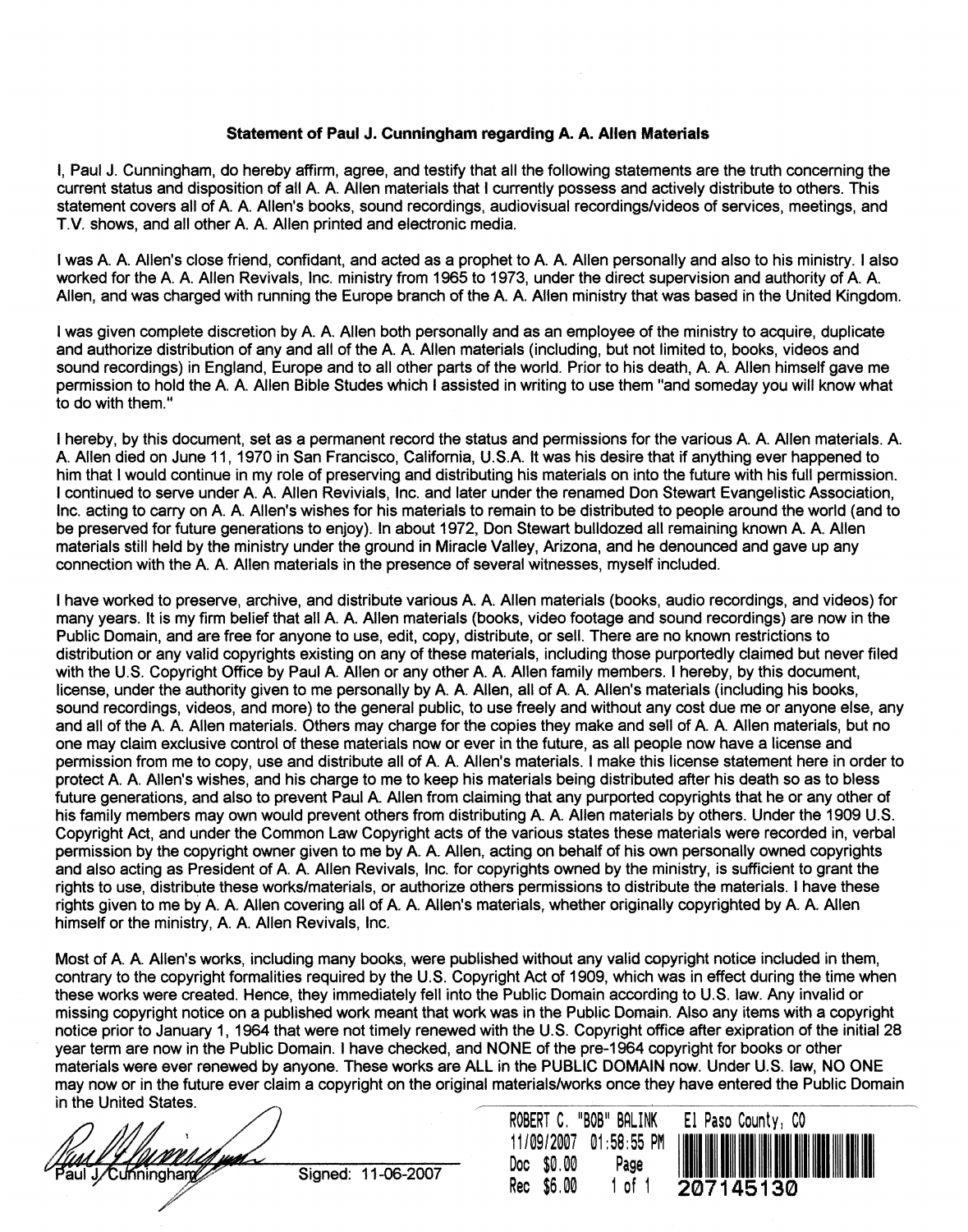## License and Permissions Statement for Use Of Materials

I, Paul J. Cunningham, of Norman, Oklahoma, do hereby convey and grant a perpetual non-exclusive license to Adam Woeger of Colorado Springs, Colorado, and his assigns, to use, copy, display, broadcast, transmit, make derivative works of, distribute and otherwise publish, via any means that he desires, the images, pictures, text, writings, electronic editions, videos, music, and sound recordings which I have control of, ownership rights in, and otherwise own. These include songs, music arrangements, lyrics, writings, sound recordings, audios, and videos of myself and others which I have rights in, including, but not limited, to A A Allen, Jack Coe (Sr.), Aimee Semple McPherson, T. L. Osborn, Lester Sumrall, Oral Roberts, Kathryn Kuhlman, and all others. Adam Woeger may also authorize others to distribute these works as he sees fit (as he is led by the Lord). Adam Woeger will never owe any royalties or other payments to me or anyone else to use or distribute these works.

For all the original master tapes of the sound recordings of A. A. Allen which I own and have in my possession, I am granting to Adam Woeger control, ownership rights, and possession to the master tapes. These original master tapes were given to me with permission to do as I like with them by Jim Erdman and Bill Mangum from the sound production department at Miracle Valley.

Below is a statement for the historical record concerning sound recordings I own which I commissioned as works made for hire to be made for me by others, from my original unopened recordings, which were given to me with permission of A. A. Allen, which I had converted by two men to audio CDs:

Around 1997, I hired as independant contractors to do work made for hire audio conversion work for me, from my original A A Allen unopened records which I owned, two different individuals, Benny Home (Anniston, Alabama) and Daniel Rodriguez (Napa, California). The terms of their work for me was that they were paid for their service in kind, with them allowed to have one (1) personal use CD recording of the finished recording of each A. A. Allen LP record in return for their work of converting each record album for me. I retained all rights to the original sound recordings, and the converted recordings. They were expressly not permitted to allow any copies to be made for others, including Paul A Allen. I have since found out that Paul A Allen and others obtained unauthorized copies of my recordings without my permission through one or both of the above named men I hired to do the audio conversions.

Concerning the Jack Coo, Sr. audio and video recordings, I obtained the original recordings with full permissions to perpetually distribute them to others directly from Juanita Coe Hope and Dan Hope, who represented the Jack Coe ministry and estate at the time.

In the event that any provision hereof shall be for any reason deemed illegal or unenforceable, the same shall not affect the validity or enforceability of the remaining provisions hereof. This agreement shall be construed according to the laws of the State of Colorado.

This license is in addition and supplementary to the rights I granted to all people (the general public), which includes Adam Woeger, to use A. A. Allen material which I signed on the 6th of November 2007.

This document may be freely copied and distributed to others without any permission required.

Signed and Agreed To this 8th day of November 2007:

Paul J. Cunningham

ROBERT C, "BOB" BALINK *11/09/2007* 01 :58:55 PM Doe \$0,00 Page Ree \$6,00 1 of 1 El Paso County, CO 1111111111111111111111111111111111111111111111111111111 **207145131**